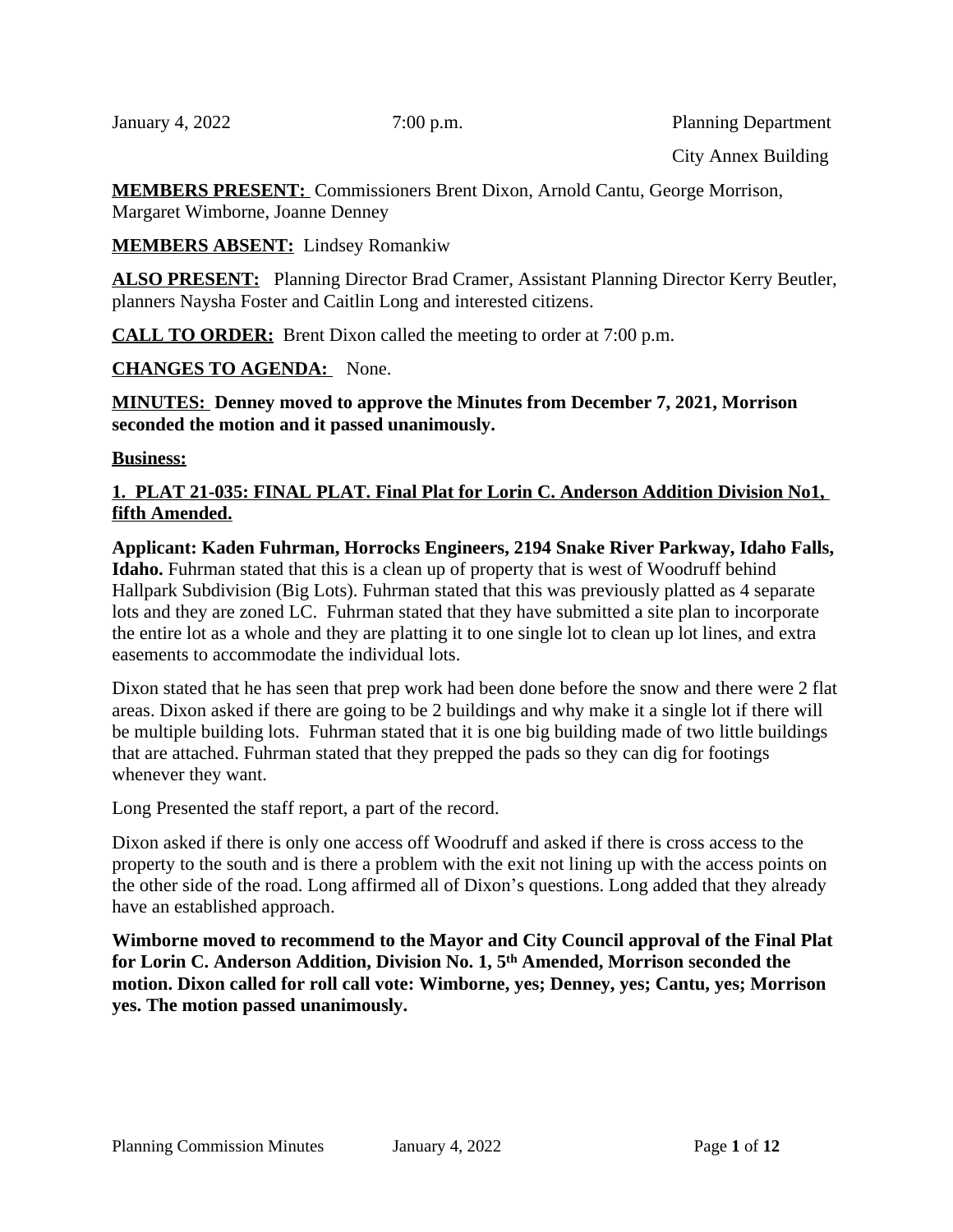#### **Public Hearing(s):**

### **2. ANNX 21-019: ANNEXATION/INITIAL ZONING. Annexation and Initial Zoning of R3A for approximately 22.669 Acres.**

Dixon opened the public hearing.

**Applicant: Gilmore Jenkins, HLE, 101 S. Park, Idaho Falls, Idaho.** Jenkins presented the property that is approximately 23 acres south of 65<sup>th</sup> and West of 5<sup>th</sup> and east of the Idaho Canal. Jenkins presented that the property would have 2 points of access off of Lewisville to ensure good access to a major arterial which is needed for R3A zoning. Jenkins stated that they are requesting R3A which is consistent with the Comprehensive Plan.

Morrison asked if they are going to put a bridge across the canal as the property line appears to cross the canal.

Jenkins stated that the annexation includes the canal, but the property line does not include the canal, so they have no plans to have a bridge into the golf course.

Foster presented the staff report, a part of the record.

Wimborne asked about the zoning toward the residential development that has 65<sup>th</sup> on one end and borders the property is R1. Foster agreed that is zoned R1 and the corner piece is limited commercial which would allow for high density residential as well as commercial.

Dixon asked if most of the utilities are in the arterials of 65<sup>th</sup> and 5<sup>th</sup> East. Foster indicated that there is water in 5th East and sewer in the subdivision to the south. Foster stated that there is some sewer that has been stubbed to the proposed development to the north, and utilities along the west side. Dixon clarified that the platted development to the north has not developed. Foster agreed that the development has not been constructed.

### **No one appeared in Support/Opposition.**

Dixon closed the public hearing.

Morrison feels this is straight forward and he is glad to see development in this area.

**Morrison moved to recommend to the Mayor and City Council approval of the annexation of 22.669 acres in the NE ¼ Section of 31, T 3N, R 38 E with an initial zoning of R3A and the Airport Overlay Zone, Wimborne seconded the motion. Dixon called for roll call vote: Wimborne, yes; Denney, yes; Cantu, yes; Morrison yes. The motion passed unanimously.**

### **3. PLAT 21-033: PRELIINARY PLAT. Preliminary Plat for Quail Drive and Bentley Way Extension.**

Dixon opened the public hearing.

**Applicant: Barry Bane, Connect Engineering 2295 N. Yellowstone, Unit 6, Idaho Falls, Idaho**. Bane presented a preliminary plat for 39 acres that is south of Lincoln Road and east of Woodruff. Bane presented a right of way plat for Quail Drive on the north side of Lincoln last month and this is the reason that was brought forward, and this will allow Quail Drive to continue down and connect to Bentley. Bane stated that Bentley is planned to be stubbed to the east and another stub to the property to the east. Bentley and Quail will be 70' right of ways and

Planning Commission Minutes January 4, 2022 Page **2** of **12**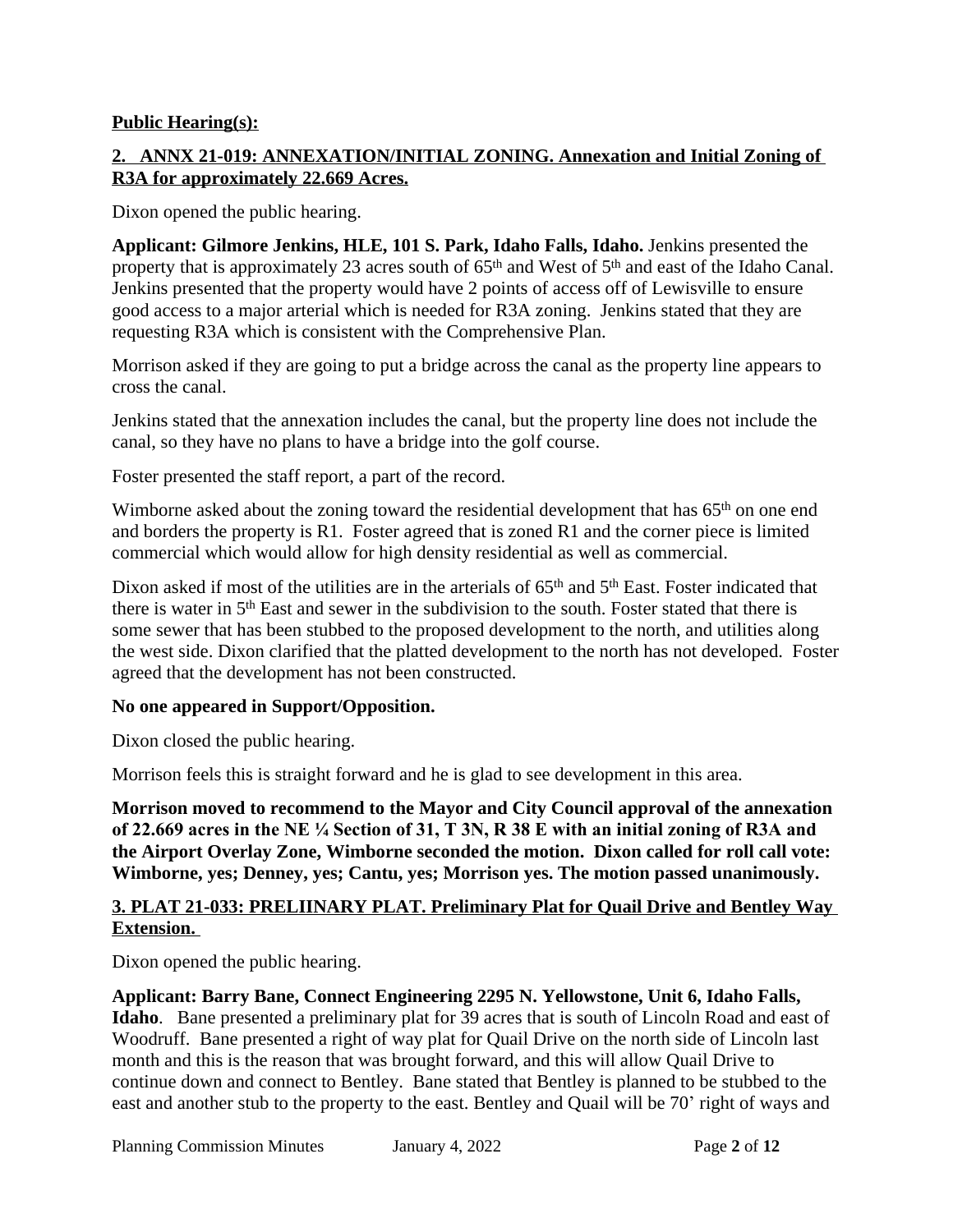the other stub to the northeast is a 60' right of way. Bane stated that the property is currently zoned for LC which allows for commercial and some higher density residential and that is why the lots are bigger lots. Bane stated that this plat will help connectivity in the area and help connectivity for utilities as well. Bane stated that there is water and sewer in Bentley and also a water stub coming out to the northeast, but it currently doesn't loop, and they will connect and help loop the water system. Bane stated that they have broken it into division, and Division 1 will include Quail Drive and the street will be constructed and construction and development progress. Bane stated that they added some character and traffic calming to Quail Drive. Bane stated that there is a canal to the east of the property (Crow Creek), and they plan for the prescriptive right of way, and they have been working with Idaho Falls Power for an easement for power line that needs to go down the east side. Bane stated that there is also a Crow Creek extension listed on the staff report, but it is not Crow Creek anymore and they have worked with the Irrigation District and Public Works and that is actually just a drainage so the drainage that goes down the northeast side will be handled by a pipe with an easement for the drainage. Bane stated that the utilities will stub to the west.

Dixon asked about the cul-de-sac at the end of Bugatti Drive. Bane stated that is called a knuckle and they will address that to make it bigger and they plan on doing that. Bane stated its not a full cul-de-sac but a knuckle with a stub going east. Dixon asked if there are any preliminary plats for the property to the east. Beutler agreed there is not a preliminary plat. Bane agreed that they are working with staff to create a stub so as the property to the east develops there is connectivity.

Wimborne appreciates the improvements to Quail Drive being included in Division 1.

Beutler presented the staff report, a part of the record.

# **Support/Opposition:**

**Aaron Gastile, 2053 Kearney, Idaho Falls, Idaho.** Gastile is trying to understand how this plat is going from high density housing, and he is concerned about the overall traffic impact and the infrastructure availability in the area to handle that kind of density. Gastile stated that Lincoln goes towards Costco and there is already a big back up. Gastile is asking if there are road improvements that will go with this development that will alleviate those issues. Gastile asked about the impact on parks, schools, etc. Gastile asked if any of those things had been addressed.

Dixon asked if this is being developed with 40 acres, at what point would they require a traffic study. Beutler stated that they have done a traffic study for the area, and that was part of the submittal and a review. Beutler stated that there are some minor recommendations along Woodruff as things warrant it. Beutler stated that potentially Bentley Way could be a lighted intersection at some point in the future if it is warranted and necessary for safety. Beutler stated that both Lincoln and Woodruff are arterials designed to manage the traffic load in the area, and the Comprehensive Plan lays out locating higher density residential near the arterial roads. Beutler stated that Quail Drive and Bentley will be designed as collector roads with 70' right of way which is wider than the standard 60' right of way for local roads and that will carry the traffic out to the arterials. Dixon asked if there are issues for turn lanes, decel lanes. Beutler stated not now, but as the property develops and depending on how it develops there could be a necessity for another traffic study. Dixon asked if it is a problem that Quail Drive is offset from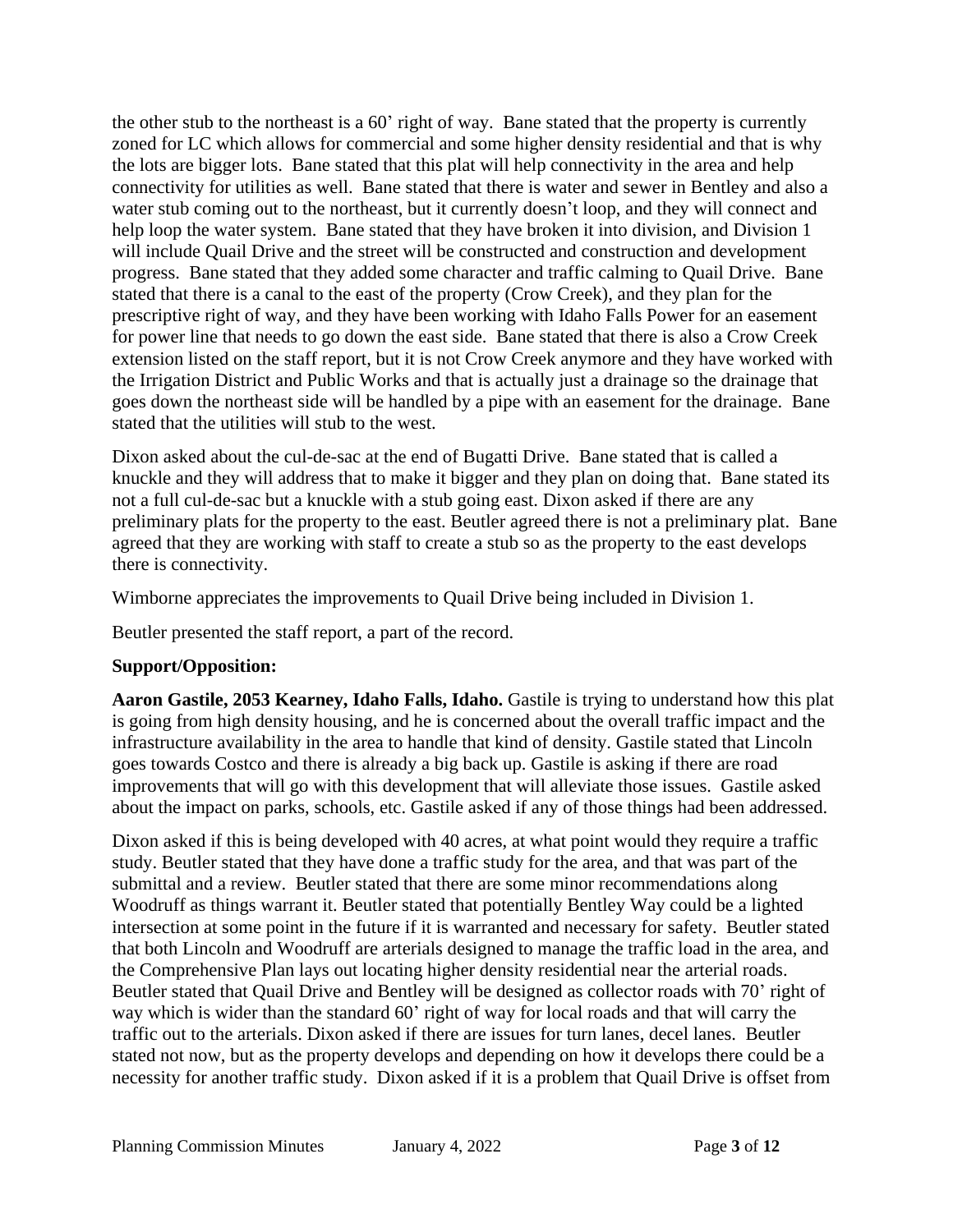Quail Drive to the north of Lincoln Rd. Beutler stated that it will be aligned as shown on the subdivision plat where Quail Drive has been realigned so they will line up.

Dixon closed the public hearing.

**Morrison moved approve the Preliminary Plat for Quail Drive and Bentley Way Extension with the recommendation that the Knuckle at the end of Bugatti Drive be made to a minimum of a 60' radius, Cantu Seconded the motion. Dixon called for roll call vote: Wimborne, yes; Denney, yes; Cantu, yes; Morrison yes. The motion passed unanimously.**

Wimborne indicated that they need to change the term of cul-de-sac to Knuckle on the Reasoned Statement of Relevant Criteria and Standards.

**Morrison moved to accept the Reasoned Statement of Relevant Criteria and Standards with the change on II. Decision to state Knuckle instead of cul-de-sac, Denney seconded the motion. The motion passed unanimously.**

#### **4. Adoption of the Comprehensive Plan for the City of Idaho Falls.**

Dixon opened the public hearing.

**Applicant: City of Idaho Falls. Cramer presented.** Cramer stated that this has already been recommended for approval in October. Cramer stated that concurrent with this process City Council has been considering implementing impact fees and one of the requirements for any jurisdiction to implement impact fees the Comprehensive Plan has to include some specific elements related to those impact fees, including a Capital Facilities Plan to show where and how the funds collected would be used. Cramer stated that this is a new element and not something they were familiar with, but not difficult to add because the City had already paid for the study to be done, so it had been created and they just needed to add a paragraph explaining where it would be found, how it would be included, and make sure it was included. Cramer showed on page 45 of the Comprehensive Plan under Methodology they have included a reference to what the Statute requires and how they have incorporated it into the Plan, and it will be part of the appendix. Cramer stated that they have done a summary of the document to explain what the Capital Facilities Plan does in terms of impact fees. Cramer stated that the City Attorney felt comfortable that this met the intended Statute but because it is a substantive change, staff felt it was best to bring it back to Planning and Zoning for a review again. Cramer stated that there were concerns in October that the document wasn't polished, and they have no done those polishing edits, but nothing was substantive, and it is more readable and cleaner. Cramer stated that they sent out an email to the Commissioners that was an email staff received from the County. Cramer Summarized the letter from the County that stated because of the Area of Impact that the City and County adopted in 2000 said the County would adopt its Comprehensive Plan to be compatible with the City of Idaho Falls, and because of that agreement, the County feels that if the City changes the Plan at this time, it would be inconsistent with the County Plan and the County would have to make changes to their Plan. Cramer stated that the County has also stated that that they have not received a final draft of the Plan, and that because the Comprehensive Plan goes outside of the City's boundaries, that they would like an opportunity to have it reviewed by the Planning and Zoning Commission and the County Commission. Cramer stated that the County is asking the City to postpone the recommendation of the Plan until the County has had more of a chance to review. Cramer stated that they have reviewed this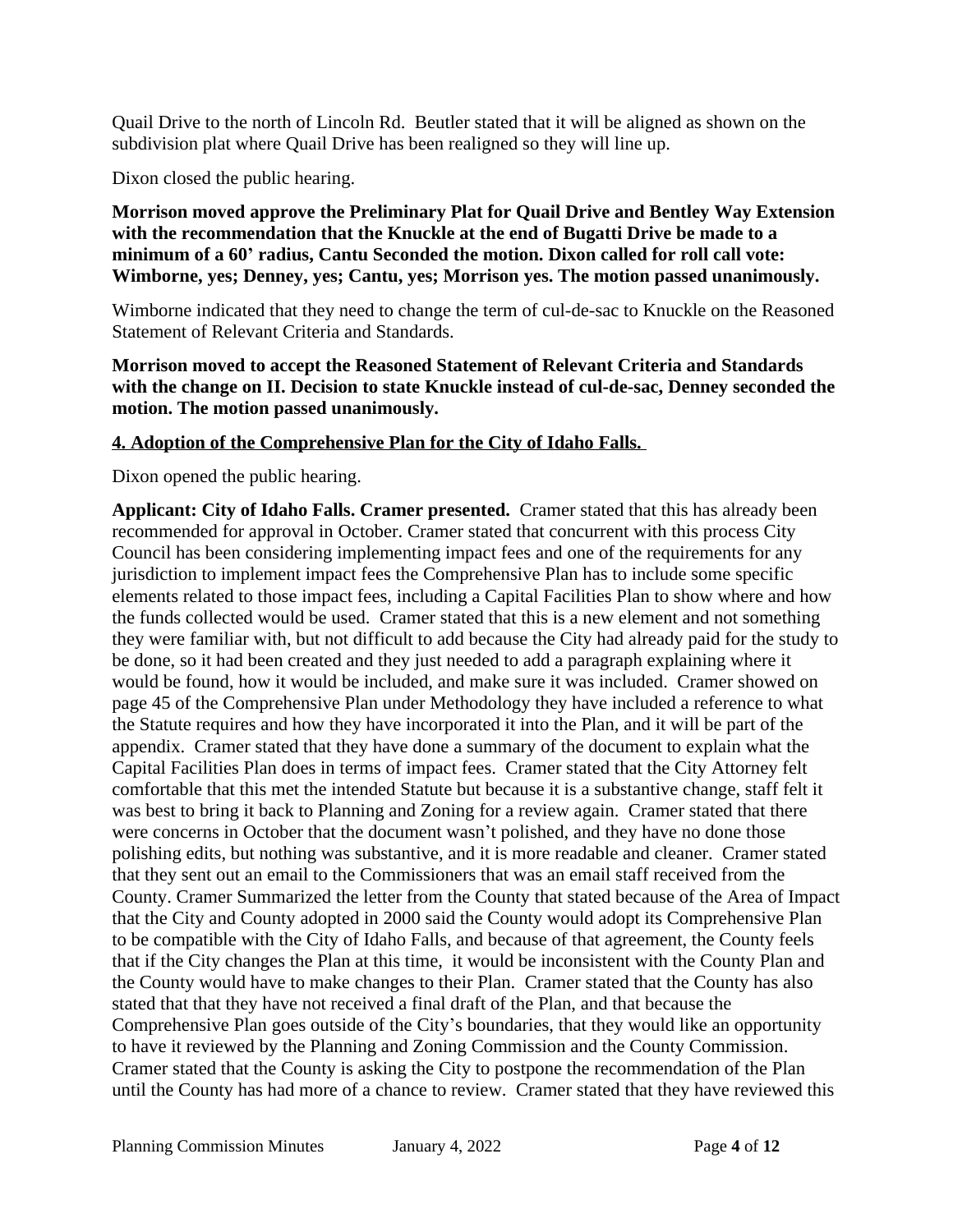with the City's attorney. Cramer strongly recommends that the Commission does not postpone recommendation. Cramer stated that they are anticipating having the Comprehensive Plan going to City Council in February. Cramer stated the reasons he doesn't want it postponed. Cramer has appreciated the County's participation along the way. Cramer understands what the County is saying, but he disagrees with the approach and doesn't feel it has any legal basis. Cramer stated that the County was involved along the way. Cramer stated that two of the staff members from the County were on the Advisory Committee. Cramer stated that they invited the County Commissioners to participate in a focus group of elected officials, however their legal counsel advised them not to participate because of a pending lawsuit. Cramer stated that they did attempt to get on the Planning and Zoning Commission agenda over the Summer and it was hit and miss, and the County provided an email to Cramer for him to just provide a draft of the Plan and a summary report, and that they would invite him back if there were any questions, and Cramer was not invited back. Cramer stated that the most recent email implies that the draft the County received was a preliminary draft. Cramer stated that it was in terms of layout, but in terms of text, the actions, the policies that was the final draft, and only corrective edits have been made, but nothing substantive have changed. Cramer's opinion is that the County has seen the final draft of the content, but not a final draft of the layout. Cramer feels that the County has been involved along the way. Cramer feels that it is also a misreading and interpretation of the Area of Impact in terms of the Statute and the Agreement. Cramer stated that the Agreement was made in 2000. Cramer stated the process to get to that agreement comes from the City and County sitting together and comparing Plans and they determine which Plans will apply where, and at that time in 2000 it was determined that the City's would apply and the County would amend their plan to reflect the City's Comprehensive Plan, but that does not preclude jurisdictions from future planning, and both the City and County have modified their Plans since that time. Cramer stated that they have tried to update the Area of Impact Agreement, but the Agreement fell apart once it got to the elected officials. Cramer stated that the idea that the County would have to change their plan is inconsistent with current legal interpretations. Cramer stated that cases from the early 2000's made it very clear that the cities Ordinances and Plans have no jurisdiction outside of its boundaries, so anything that happens outside of the City's boundaries is aspirational, and the City cannot force the County to do anything in terms of changing their Plans. Cramer stated that there is also a reference made to the State's Statute about planning talking about how the Plan must include all land that is part of the jurisdiction and because the Plan goes outside of the City's jurisdiction the implication is that they need to let the County review it as part of a planning process. Cramer doesn't feel that is an appropriate interpretation of the what the Statute is saying. Cramer stated that the Statute is saying that they cannot neglect part of their own jurisdiction and everything has to be included. Cramer added that it doesn't say we cannot go outside of the City boundaries, and it would be foolish to not go outside of the City's boundaries. Cramer stated that he does recognize the concern of the County, but he is on the Agenda for the County Planning and Zoning the end of January and after he receives their feedback, if there is anything that he feels need to be adjusted he can do that prior to City Council. Cramer stated that his responsibility to the City of Idaho Falls is to the citizens, stake holders and focus groups, including Bonneville County that participated in this along the way and he feels it would be inappropriate to stall the process because of a misinterpretation of an agreement and Statute. Cramer doesn't feel it would be appropriate to make major changes, if requested by the County, at this point without making sure that the requested changed align with the community.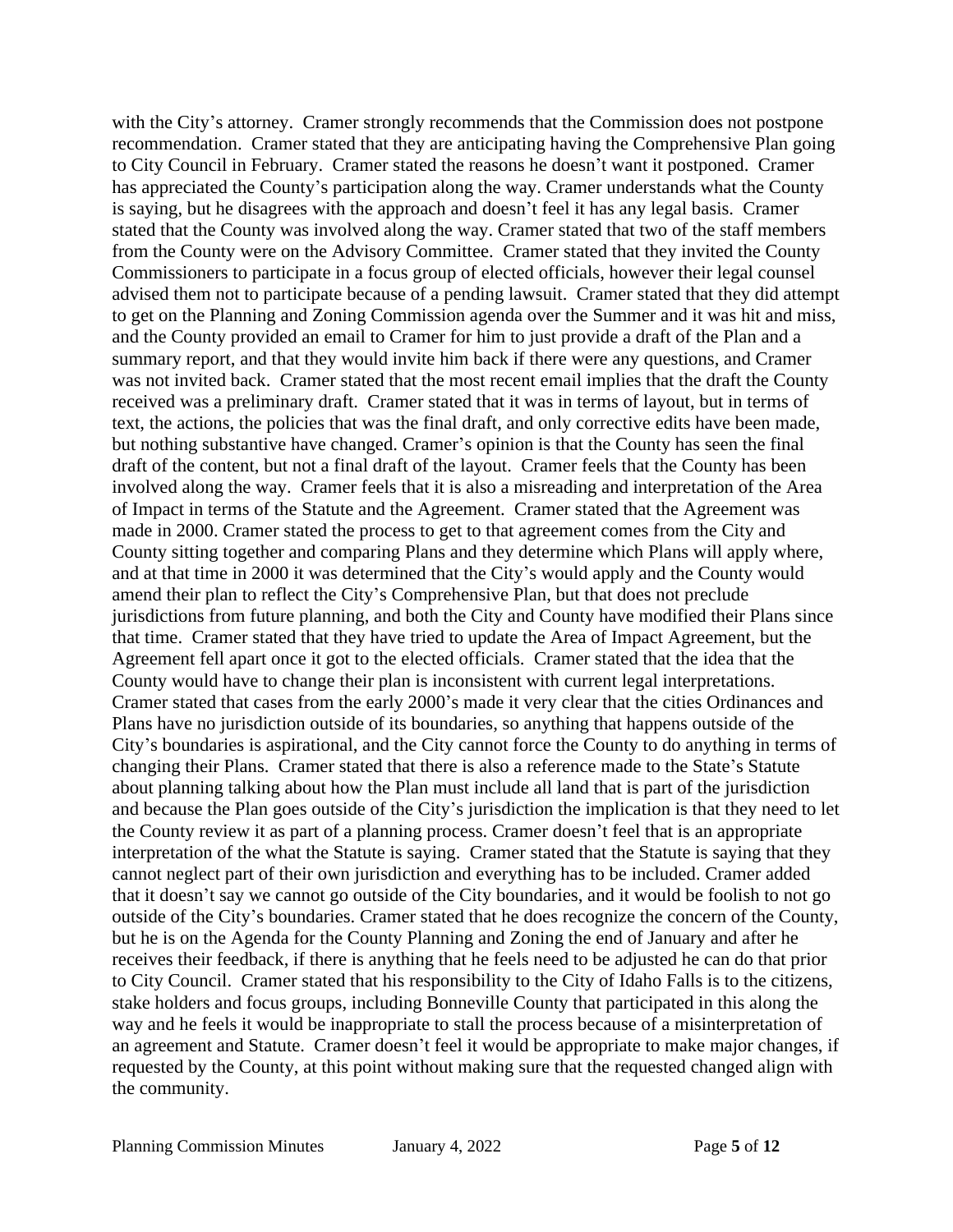Wimborne asked if the inclusion of the Impact Fee the trigger for the concern from the County or is just the overall timeline. Cramer stated that the timing on this is interesting as they were ready to take it to Council in December and a few days prior to the hearing he did receive a call from County Commissioner Christensen making this same request, and it was later the next day that they ran into the Capital Facilities Plan issue, so the County had a concern prior to the Impact Fee. Cramer had hoped that by delaying the process this much and by getting on the Agenda for the County that their concern would be resolved, but it has not.

Cantu asked if the Commissioners are required to respond to the letter sent by the County. Cramer stated that they are not required. Cramer stated that the letter was addressed to the Planning Commission. Wimborne added that it would be like any other letter that would be received from a neighbor or interested citizen. Cramer agreed and stated that it needs to be considered as part of the record, but they are not required to respond.

Dixon asked at what point does an Area of Impact Agreement expire. Cramer stated that the Statute says it should be reviewed every 10 years to determine if an update needs to be made. Kirkham stated that unless the terms of the Agreement designate an expiration, then it would stay in effect until it is changed. Dixon stated that some parts are obsolete as the City has outgrown the boundaries in several locations and property has been annexed beyond the boundaries. Kirkham stated that it does need to be reworked and reevaluated to make sure it is working for everyone, and there is likely some that isn't being followed. Cramer stated that there isn't anything that is not being followed, but one of the actions in this Plan is to review the Area of Impact Agreement. Cramer stated that the County agrees that it is time to do that, but they want to blend the Area of Impact and Comprehensive Plan process, and as painful as those processes are, it is time to do it, and there is a different process for that, and it is not this process. Dixon stated that it is time to do it as they are seeing more growth than they have in the past and a lot of things have changed. Dixon asked if the City is within 3 miles of Bingham County on the South. Cramer stated that they might be on the southwest area. Dixon recalls that you can do an area of impact with a County when you are within 3 miles of that County.

Dixon feels that it can be construed that if they have passed a motion to recommend approval, that it would mean that it is a final draft ready for approval, and if the County is waiting for a final draft to review then it seems like they can review this as a final draft. Kirkham stated that when Council approves a document it is then a final draft and before then it can be changed. Kirkham stated that the term final draft can be used in many ways and the final draft could have been the document that was given prior to the last-minute grammar check. There is no legal connotation to the draft process.

### **Support/Opposition.**

**Austin Black, Bonneville County Planning and Zoning, 605 N. Capital Ave, Idaho Falls, Idaho.** Black thanked Cramer for reading the email into the record. Black stated that the County's concerns are expressed in the letter, and he feels Cramer did a good job of expressing the concerns. Black stated that the County's main concern is the communication through the process, and Black agrees with Cramer that they are working on bettering the communication between City and County. Black feels that the fact that staff was involved was helpful to a point with the County, but Staff in the County doesn't have any driving power for change to the Comprehensive Plan, as that has to be done through the Planning Commission and recommended to the County Commissioners for Change. Black stated that they don't feel that the Planning

Planning Commission Minutes January 4, 2022 Page 6 of 12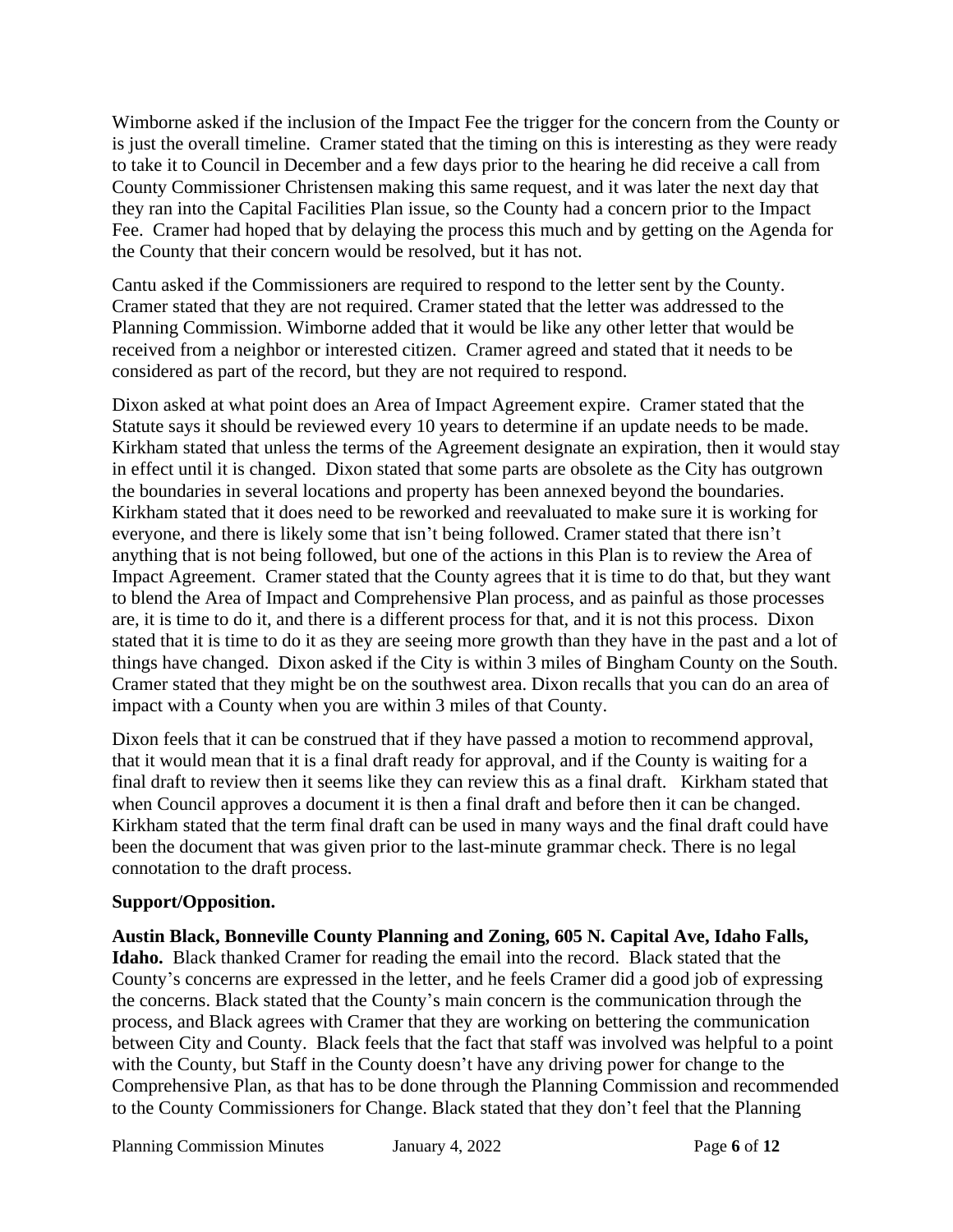Commission has had the equal opportunity to review the plan and recommend any concerns or changes they think they need to be made in order for the County to be compatible in the future.

Dixon closed the public hearing.

Wimborne appreciated the context and background given by Cramer regarding the County's issues raised in the letter, and she feels it is critical that the City and County work together. Wimborne feels they have made great strides with that in the last years and Cramer has given examples of how the City has tried to involve the County. Wimborne is pleased to know that the County Planning and Zoning can provide feedback before it goes to City Council. Wimborne feels they need to take action tonight on this item. Wimborne is sad that they have gotten back to this spot where the County doesn't feel like the City is cooperating as she feels staff has gone above and beyond to work together.

Morrison agrees with Wimborne and feels this needs to go forward tonight.

**Cantu moved to recommend to the Mayor and City Council approval of the Adoption of the Comprehensive Plan for the City of Idaho Falls, Wimborne seconded the motion. Dixon called for roll call vote: Wimborne, yes; Denney, yes; Cantu, yes; Morrison, yes. The motion passed unanimously.** 

### **5. RZON 21-019: Amendment to the Form Based Code October 2020 Edition, Amending Section 4.0 Uses.**

**Applicant: City of Idaho Falls.** Foster presented for the City of Idaho Falls. Foster stated that they are asking to amend the Use Table in Edge C Subdistrict. Foster indicated that this acts as buffer between commercial and residential. Foster stated that the form-based code was adopted in 2019 and it is a new concept for the Region. Foster showed where Edge C is between G Street and F Street. Foster stated that there is some single family and some multi-family and some commercial in the residential areas. Foster stated that the City is proposing to change the Use Table in Chapter 4 to allow neighborhood retails and neighborhood services. Foster showed the current table. Foster stated that the uses allowed in neighborhood retail and neighborhood services would create a transition from the core to residential, and it does offer residents in the area daily services within a walkable distance. Foster showed the uses that would be allowed in the Use table if they approved the amendment. Foster stated that the change is only to change the table to allow neighborhood retail and neighborhood services. Foster stated that the uses that are proposed to be allowed are compatible with the surrounding land use and still meet the intent of the transition for core subdistrict to the residential uses. Foster stated that the Core A subdistrict also allows for residential so this could provide a service on both sides.

Wimborne asked for an example of a neighborhood retail, and how it differs from general retail. Foster showed on the screen that there is a list that has uses that are allowed.

Dixon feels that the tables in the staff notes are the same. Dixon asked if there is a reason why parking lots are not considered buffers. Foster stated that they haven't considered that. Dixon suggested considering it at this time. Beutler stated that there aren't parking lots in the area. Beutler stated the motivation for this change is to get the non-conforming uses in the area back into a conforming zone, so the business owners have the ability to improve their businesses and expand. Beutler stated that if there is stand alone parking lots in the zone they could be considered. Dixon stated that Edge B has parking, and the other side of Yellowstone does too.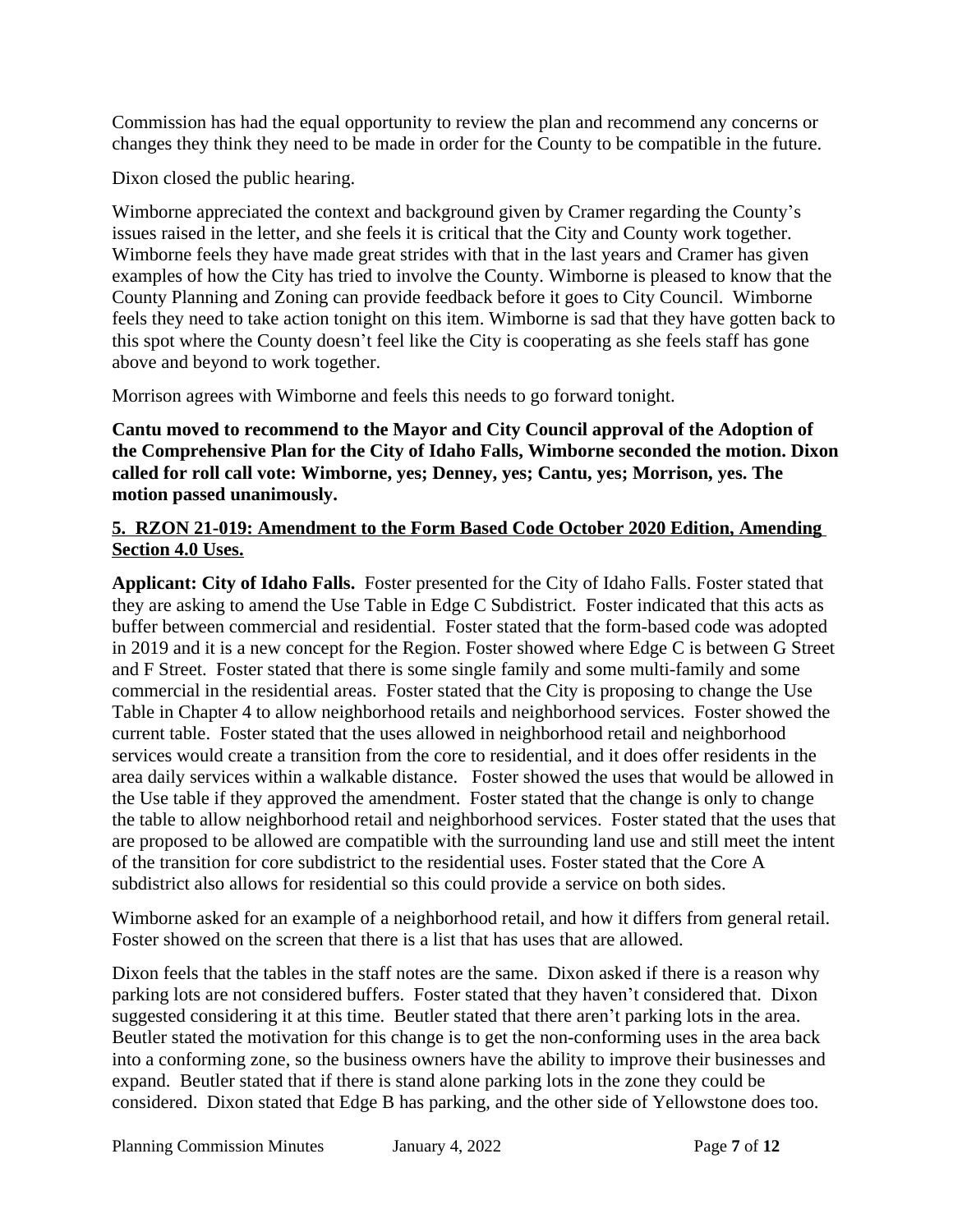Dixon stated that between Yellowstone and the RR Track has parking. Dixon asked why Edge B is different than Edge C. Beutler stated that the definition of parking lot is standalone lot, with no building associated with it. Beutler stated that he doesn't see any stand-alone parking lots in Edge C. Dixon stated that they should consider what would be allowable, not just what exists. Beutler stated that he doesn't think they want to allow for someone to demolish a building and create a parking lot in that zone as it is supposed to be a buffer between residential and commercial and structures do a better job than a vacant parking lot and that is why it wasn't included and Beutler doesn't feel it should be included now.

Wimborne has a love hate relationship and feels that parking lots are ugly and not a buffer.

Dixon asked if there was redevelopment in Zone Could there be a requirement for landscape requirement. Foster stated that there are some requirements with a change of use, as well as design standards that are required.

#### **No one appeared in support or opposition.**

Dixon closed the public hearing.

 **Wimborne moved to recommend to the Mayor and City Council approval of the Amendments to the Form Based Code to Change the Use Table to Allow Neighborhood Retail and Neighborhood Services in the Edge C Subdistrict, Denney seconded the motion. Dixon called for roll call: Wimborne, yes; Denney, yes; Cantu, yes; Morrison, yes. The motion passed unanimously.** 

#### **Work Session:**

### **6. Accessory Dwelling Unit Development Standards.**

Long stated that in the Comprehensive Plan in draft form the City-Wide Housing is to allow accessory dwelling units in all zones that allow housing. Long stated that they have already started to draft the code pages. Long wanted to have a work session to go over things with the Commissioners to get thoughts prior to presentation.

Long stated that the issue is affordability and availability, and the objective is diversifying housing stock and a way to do that is to allow accessory dwelling units in all zones that allow housing.

Long stated that allowing ADU in all zones is an easy step, but the step that Long wants input on is what to do with parking, and design.

Dixon asked what the difference is between Accessory Dwelling and another residence on the same lot. Long stated that there are requirements including the ADU has a smaller footprint with a max of 750 square feet; the owner has to live in the ADU or in the primary dwelling. Beutler stated that both of those requirements are in the code currently, so this proposed change doesn't change the code. Dixon asked how you enforce that. Beutler stated the Code requires that they record a Deed restriction. Dixon asked if the accessory can be smaller than the main dwelling. Beutler stated that the accessory dwelling needs to be subordinate or secondary to the primary residence. Dixon asked if there is requirement for street access. Beutler stated that currently the locations that allow ADU are the TN Zone, so that is where there is the alley access, and they are allowed in the higher density residential zones as well. Beutler stated that there is not always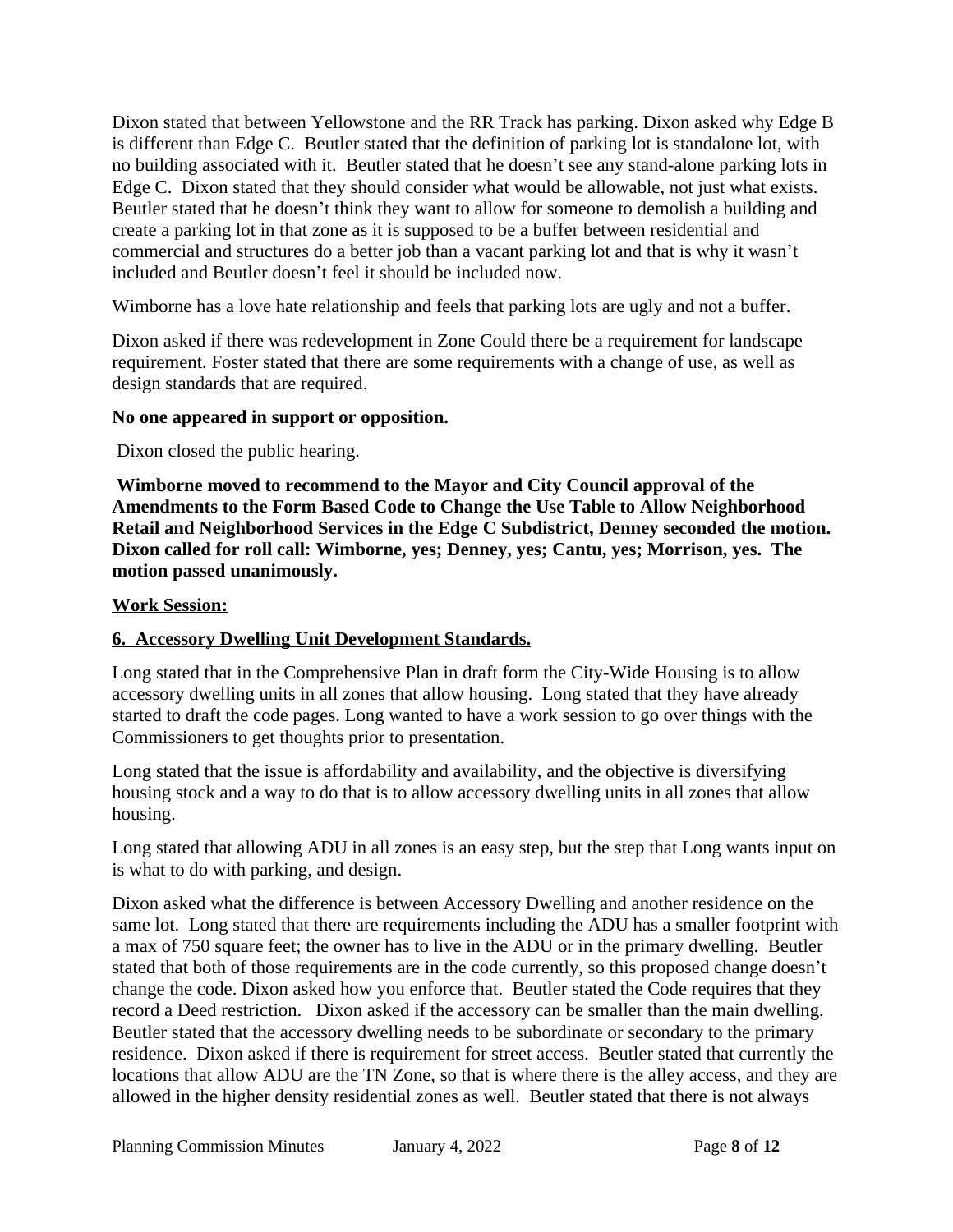alley access, so when it is in the TN Zone it will encourage that they use alley access, but not a requirement. Beutler stated that as they expand the ADU to R1 or RP those neighborhoods don't have alleys, so they will use the same access points for the primary residence.

Wimborne asked what Long is asking for tonight.

Long stated that the first item is parking. Long stated that the Code currently requires that if you are building an ADU you have to supply a parking spot, and the current code requires that the spot is an off-street parking spot. Long stated that the option they are looking at is requiring an on-street parking spot, so they wouldn't be required to add another cement slab onto the property. Long stated that on street parking is common in other codes throughout the Country. Long stated that in Idaho she didn't find anything that stated they could do on street parking, and it was mostly off-street parking. Long stated that she would like to know what the commission would prefer for parking on ADU.

Dixon stated that near by communities have parking stickers and you can only park on streets in certain neighborhoods if you have a sticker. Dixon feels that this idea of on street parking seems like it would get the City to this point of a sticker to show who has the right to park on the street.

Beutler stated that on street is public parking so anyone in the City can use it and there is not a way that they City can restrict someone's curb in front of their home to their residence.

Wimborne stated that in an R1 neighborhood there are larger lots and often more garages, then maybe the on-street parking won't be a big deal, but in a TN on street parking makes more sense, so maybe have the requirement be different by zone. Wimborne stated that with the Commission some of the multi dwelling projects that have come have a lot of concern with parking and that the driveway parking isn't enough, however, not everyone that lives in an ADU or a house, has 3 cars. Wimborne stated that it will be frustrating when you have a lot of guests over for like Thanksgiving, but day to day there wouldn't be a conflict.

Dixon is trying to understand what an accessory dwelling would look like in R3. Wimborne stated that it's a shed in the backyard for your son to live in while he does an internship at the INL. Wimborne stated that it depends on the project and there are some developments that won't be able to do an ADU. Wimborne stated that just because its allowed, doesn't mean you can do it. Dixon asked if you had attached condominiums in R3 and there is not another property above you, but if you have an accessory, at what point is that just adding another residence above or below you, and calling that the accessory residence, and then it went from a townhome to an apartment, and if so, the accessory can park on the street, so half the parking is now on the public street, where usually apartment complexes have parking problems any way . Beutler stated that the 750 square feet equates to a 1-bedroom apartment, and the reason for the restriction was to ensure that you wouldn't see a second unit for an entire family, which would reduce the amount of impact to the neighborhood. Beutler stated that the owner occupancy helps. Dixon understands that you can have one accessory unit per primary unit, but if you have an 8 plex and the owner lived in one of the 8 units, they could only have one accessory, but if it was 8 townhouses, all under separate ownership, each one could add an ADU. Beutler agreed that they could if there was sufficient space for that. Beutler stated that a lot of the townhomes the lot size is the exact footprint of the unit, and there is no additional land where someone could locate an ADU. Dixon asked if it could be on another floor, and they could just add a story to the townhome. Wimborne asked Dixon to think about how feasible that actually is, and people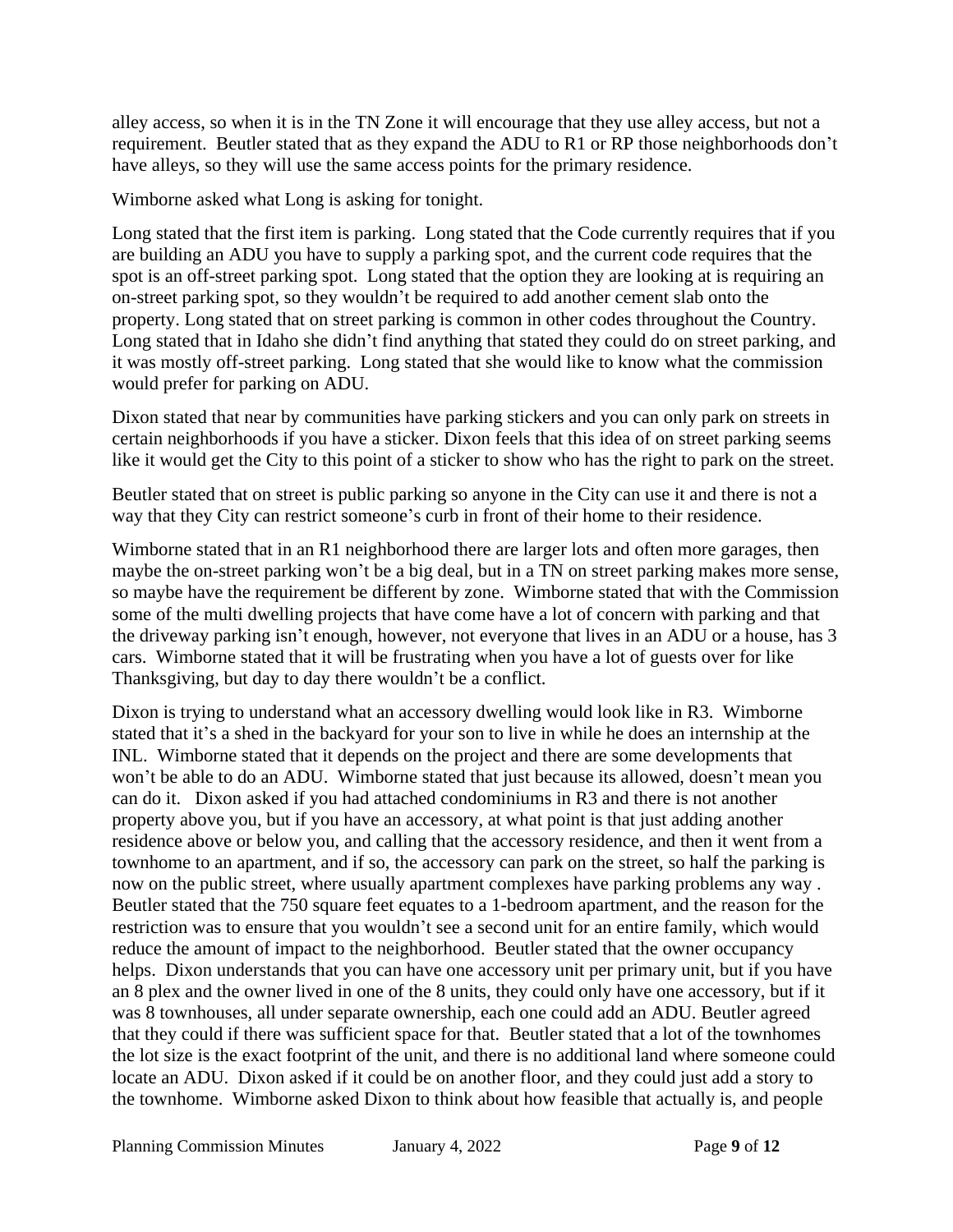aren't going to rip up their roof, it would be cheaper to go find another apartment somewhere to rent. Beutler stated that it is likely not structurally designed for the 3<sup>rd</sup> floor. Dixon stated that they could deliberately build it during construction with a 3<sup>rd</sup> floor. Beutler stated that if the code allows for 3 stories in that zone, then its not an issue. Dixon feels that the issue is that they have a second household and therefore an additional car. Beutler agreed and said that is why they have the additional parking requirement. Dixon stated that the question is does the parking go on the road or is it required to be accommodated on site.

Morrison stated that they are making assumptions that it is one person in this place, but they could easily have 3 people in that structure and that could bring 3 cars.

Dixon stated that a single person could also own more than one vehicle.

Dixon asked the Commission how they are feeling about allowing on street parking for ADU. Wimborne feels that off street parking will be an easier sell, but she does feel that there are some areas and neighborhoods that you could look at on street parking. Wimborne doesn't want the ordinance to be defeated because of that issue, so it might be safer to just require off street parking for now and make adjustments.

Long stated that they have been having discussions about design standards. Long stated that most codes she researched have vague design standards, so people can not be hindered while building ADU. Long showed the current code for ADU, that include well matched in height, bulk, and site location with adjoining neighborhood; resembles a single dwelling unit (similar architecture). Long asked if that is enough or are there issues with that. Long stated that some codes go in depth such as the roof slope has to match the dominate roof slope of the primary dwelling; has to complement the main house through use of materials and design; similar materials, colors, landscaping, etc. Long asked what the Commission thinks on the current codes if they are enough, or if they need changed.

Wimborne stated that the first example is adequate. Wimborne feels it is important that the accessory dwelling match the primary dwelling in most respects and that it is also complimentary to the neighborhood, but beyond that she doesn't feel that they need to get into the nitty-gritty as far as roof slope, etc.

Morrison stated that they would need an architecture committee to match things on the house. Morrison stated that times change, and things change. Long stated that when a homeowner wants to do an ADU, they submit for a building permit and that permit would go through reviews and pass through her office as well to make sure it meets all the codes of the ADU. Long stated that there wouldn't be a review committee, it would just go through staff.

Wimborne stated that an HOA could stipulate that an ADU have to meet certain design elements. Long agreed. Wimborne stated that the general codes as already listed are good enough.

Kirkham stated that if this is adopted as part of the zoning code this Commission would be allowed to review it and make a decision on whether it meets the zoning code or not.

Dixon feels that this is all kind of fuzzy, and there is no way to determine who is right. Kirkham stated that as long as there is a basis and reason for why the commission makes a decision and it is on the record, then Court's tend to side with the Commission's findings.

Dixon feels the current code is adequate, so the buildings look related.

Planning Commission Minutes January 4, 2022 Page **10** of **12**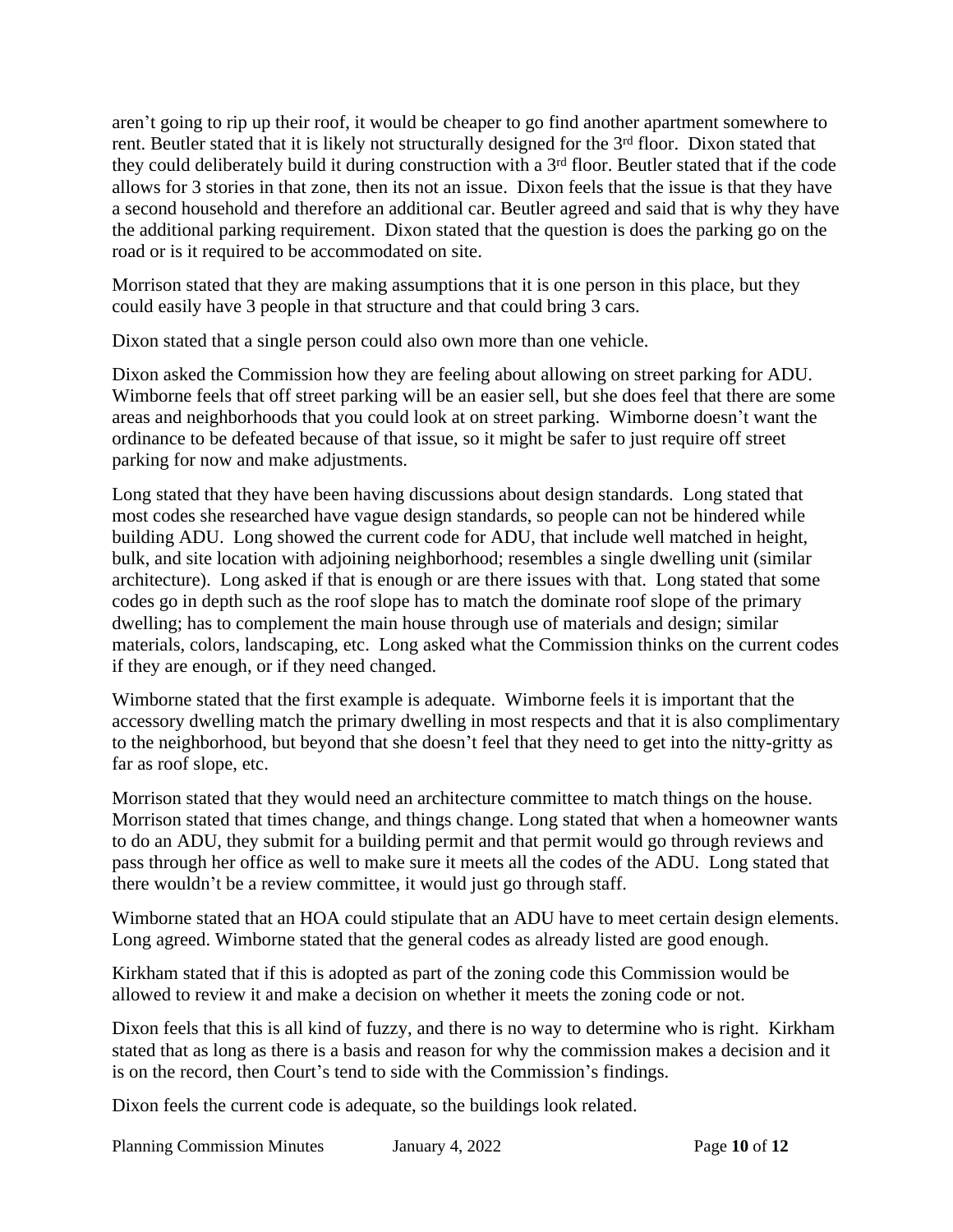Wimborne feels that they can make changes down the road if it seems to not be working.

Dixon stated that ADUs being allowed in every single residential zone, doesn't promote housing diversity.

Long stated that they get a lot of calls about ADUs in zones that don't permit the ADUs.

Wimborne stated that as they continue to work through this could they help the Commission understand the approval process.

Dixon clarified that ADUs have to have a separate kitchen, so its not just a roommate situation.

Foster stated that the places that don't allow ADU's already have them there illegally and they are doing it without meeting certain codes and criteria. Foster stated that building and construction is slowing down because they cannot get windows for 8 weeks, and certain materials are 20 weeks out.

Dixon stated that affordable housing units have been driving many discussions. Dixon stated that over time setbacks and lot size requirements have been increased, and maybe part of finding a more affordable housing niche is look at a zone that has smaller setbacks and smaller lot size requirements, but still is single detached. Dixon talked about the Village neighborhood that was originally developed under R2 and then rezoned R1 after the development was built out, but the it did keep people from developing apartments on the property. Dixon stated that the developer was upfront with his intention. Dixon feels that to get more affordable housing, they could look at a new zone that has smaller setbacks. Foster stated that next month they will continue this discussion.

### **7. Creation of Nominating Committee.**

There was discussion on how to create a committee, and who would or would not want to be in a position such as Chairman, vice chair, or treasurer.

Morrison doesn't want to be chairman but will serve in another capacity.

Wimborne would be happy to fill in another roll, and maybe next year she could chair, but this next few month is busy for her.

Dixon doesn't feel like he should chair for 2 years in a row.

Wimborne suggested having the vice-chair be the Chair the next year.

Dixon asked Denney if she would be willing to serve as Chair. Denney agreed to Chair.

Dixon asked Cantu if he has any desire to serve. Cantu was thinking of leaving the Commission but will stay around for a minute.

Dixon suggested having Denney Chair, Romankiw vice-chair, and possibly Morrison for treasurer.

Beutler stated that the agenda item for voting will be at the February meeting.

Denney and Wimborne will be the nominating committee and reach out to members to find members who are willing to serve.